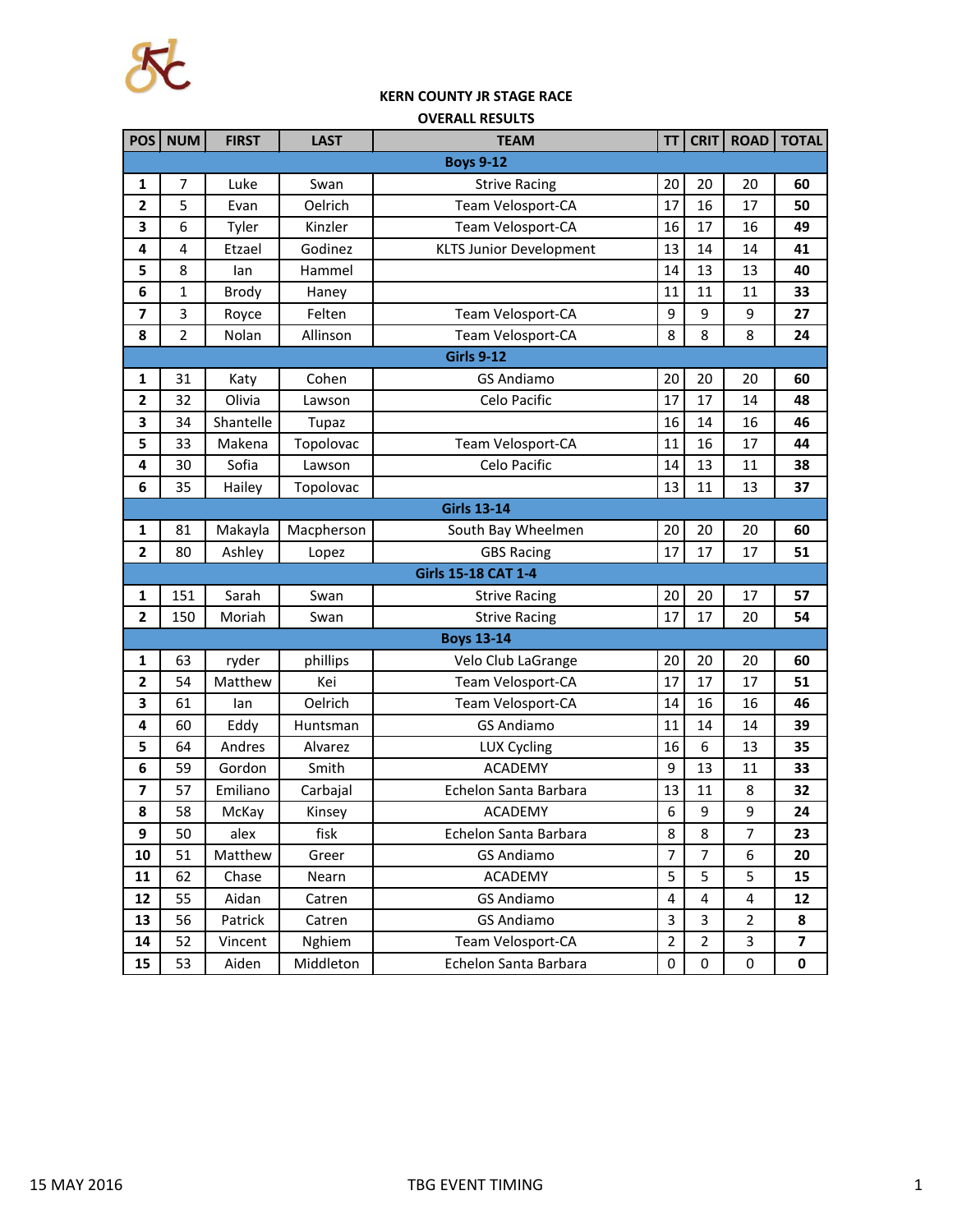

## **KERN COUNTY JR STAGE RACE**

| <b>OVERALL RESULTS</b>    |            |                 |             |                                |                |                |                  |              |
|---------------------------|------------|-----------------|-------------|--------------------------------|----------------|----------------|------------------|--------------|
| POS                       | <b>NUM</b> | <b>FIRST</b>    | <b>LAST</b> | <b>TEAM</b>                    | <b>TT</b>      | <b>CRIT</b>    | <b>ROAD</b>      | <b>TOTAL</b> |
| <b>Boys 15-18 CAT 4/5</b> |            |                 |             |                                |                |                |                  |              |
| 1                         | 266        | Kieran          | Hook        | Echelon Santa Barbara          | 20             | 16             | 13               | 49           |
| $\overline{2}$            | 277        | <b>Brandon</b>  | Cox         | <b>LUX Cycling</b>             | 16             | 14             | 17               | 47           |
| 3                         | 282        | Ezequiel        | Perez       |                                | 14             | 9              | 20               | 43           |
| 4                         | 283        | Sebastian       | Rodriguez   |                                | 13             | 20             | $\overline{7}$   | 40           |
| 5                         | 274        | Daniel          | Kim         | Team Velosport-CA              | 8              | 17             | 9                | 34           |
| 6                         | 279        | Lucio           | Rivas       | Team Velosport-CA              | $\overline{7}$ | 11             | 14               | 32           |
| 7                         | 278        | Ari             | Elkins      | Velo Club LaGrange             | 6              | 8              | 16               | 30           |
| 8                         | 261        | Case            | Regan       | Echelon Santa Barbara          | 9              | 7              | 8                | 24           |
| 9                         | 273        | Caleb           | Classen     | Team Velosport-CA              | 11             | 1              | 11               | 23           |
| 10                        | 270        | Nylsen          | Escajeda    | Southern California Velo       | $\mathbf{1}$   | 13             | 5                | 19           |
| 11                        | 272        | Gabriel         | De Ocampo   | Swami s Cycling Club           | 17             | 1              | 1                | 19           |
| 12                        | 280        | Jovani          | Rojo        |                                | 4              | 4              | 4                | 12           |
| 13                        | 276        | Julian          | Rosenbloom  | Velo Club LaGrange             | 2              | 3              | 6                | 11           |
| 14                        | 267        | Garrison        | Mejia       | Southern California Velo       | $\mathbf{1}$   | 6              | 3                | 10           |
| 15                        | 275        | Marc            | Leon        | Southern California Velo       | 5              | 1              | 2                | 8            |
| 16                        | 268        | nathan          | wilson      | Team Velosport-CA              | 1              | 5              | 1                | 7            |
| 17                        | 260        | Justin          | Chi         | Southern California Velo       | 3              | $\overline{2}$ | $\boldsymbol{0}$ | 5            |
| 18                        | 262        | lan             | Chavez      | Southern California Velo       | 1              | 1              | 1                | 3            |
| 19                        | 264        | Jake            | Hammel      |                                | 1              | $\mathbf{1}$   | 1                | 3            |
| 20                        | 265        | Martin          | Escamilla   | iCAN Junior Cycling Team       | 1              | 1              | 1                | 3            |
| 21                        | 269        | Devin           | Wilson      | <b>GS Andiamo</b>              | $\mathbf{1}$   | 1              | 1                | 3            |
| 22                        | 281        | Gustavo         | Raygoza     | Scupio                         | $\mathbf{1}$   | $\mathbf{1}$   | 1                | 3            |
| 23                        | 263        | <b>Nicholas</b> | McKenna     | Team Velosport-CA              | 1              | 1              | 0                | 2            |
| 24                        | 271        | Kellan          | Moore       | Southern California Velo       | $\mathbf 0$    | $\mathbf 0$    | $\mathbf 0$      | $\mathbf 0$  |
|                           |            |                 |             | <b>Boys 17-18 CAT 1-3</b>      |                |                |                  |              |
| 1                         | 207        | Jules           | Gilliam     | <b>Team Specialized Racing</b> | 20             | 13             | 20               | 53           |
| $\overline{2}$            | 203        | Ruben           | Saatjian    | Echelon Santa Barbara          | 11             | 17             | 17               | 45           |
| 3                         | 204        | Parker          | Rous        | <b>Team Swift</b>              | 17             | 14             | 13               | 44           |
| 4                         | 202        | Cesar           | Reyes       | Team Velosport-CA              | 8              | 16             | 16               | 40           |
| 5                         | 206        | Noah            | Schlooser   | LUX Cycling                    | 13             | 11             | 14               | 38           |
| 6                         | 205        | Kevin           | Hernandez   | <b>LUX Cycling</b>             | 16             | $\overline{7}$ | 9                | 32           |
| 7                         | 208        | Camden          | Vodicka     | <b>LUX Cycling</b>             | 14             | 6              | 11               | 31           |
| 8                         | 209        | Bo              | Knickman    | <b>LUX Cycling</b>             | $\overline{7}$ | 20             | $\pmb{0}$        | 27           |
| 9                         | 201        | Christian       | Molina      | Team Velosport-CA              | 9              | 8              | 8                | 25           |
| 10                        | 200        | Trevor          | Goodman     | Team Velosport-CA              | 6              | 9              | 7                | 22           |
| 11                        | 284        | Matthew         | Park        | Team Velosport-CA              | 5              | 5              | $\boldsymbol{6}$ | 16           |